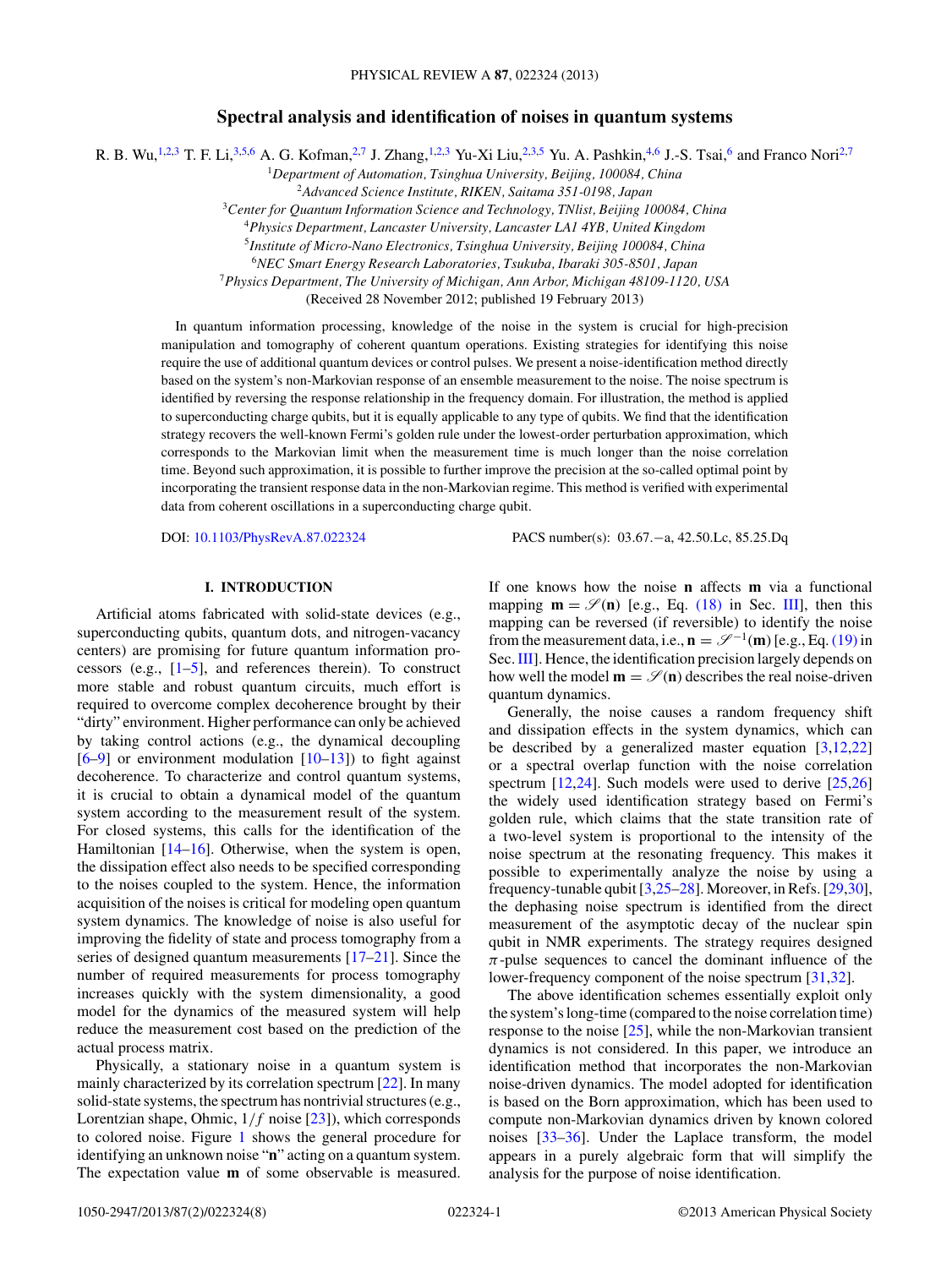<span id="page-1-0"></span>

FIG. 1. (Color online) Schematics for a general identification procedure. The quantum dynamics is properly excited so that the noise **n** can have a simple relation with the measurement data **m**, which is then reversed to numerically identify the noise properties.

This paper is organized as follows. In Sec. II, a frequencydomain model is derived for analyzing the response of any ensemble measurement to the noise in a quantum system. In Sec. [III,](#page-2-0) the model is applied to a qubit system and is shown to be consistent with Fermi's golden rule. Then, from the model we propose an identification strategy at the optimal point and demonstrate it with experimental data. Finally, Sec.[IV](#page-5-0) presents our conclusions.

## **II. FREQUENCY-DOMAIN MODELING OF OPEN QUANTUM SYSTEMS**

In this section, we will introduce the generalized master equation based on the Born approximation, and Laplace transform the equation to the frequency domain for the following identification analysis. Although such model has been obtained in different ways in the literature [\[34–36\]](#page-7-0), we will express it in a new compact form to highlight the influences of the noise on the qubit dynamics. This will facilitate the following study on identifying the noise spectrum from the measurement data of a physical observable.

Consider an *N*-level quantum system that is coupled to some unknown environment. Suppose that the total Hamiltonian is

$$
H_{\text{tot}} = H_0 + H_1 \otimes C(t),
$$

where  $H_0$  is the internal Hamiltonian of the system. The environment operator  $C(t)$  coupled to the system's observable  $H_1$  is responsible for the noise. For convenience, it has been rotated to the interaction picture. Assume that the environment is initially at an equilibrium state  $\rho_B^0$  and the coupling strength between the system and the environment is so weak that the joint evolution with the system hardly alters the state of the environment. This qualifies the Born approximation [\[34\]](#page-7-0), under which the net system evolution (after averaging out the environment) can be described by the following generalized master equation (with  $\hbar = 1$ ) [\[11,12,](#page-6-0)[34–37\]](#page-7-0):

$$
\dot{\rho}(t) = -i [H_0, \rho(t)] - \int_0^t dt' \{ \Phi(t, t') [H_1, e^{-i(t - t')H_0} \times H_1 \rho(t') e^{i(t - t')H_0} ] + \text{H.c.} \},
$$
\n(1)

where  $\rho(t)$  is the density matrix of the system.

The integral term in the above equation captures the noise-driven quantum dynamics, where the environmental noise enters through the temporal noise correlation function

$$
\Phi(t,t') = \text{Tr}\left[C(t)C(t')\rho_B^0\right] = \Gamma(t,t') + i\Omega(t,t'), \quad (2)
$$

where  $\Gamma(t,t')$  and  $\Omega(t,t')$  are the real and imaginary parts of  $\Phi(t,t')$ , respectively. Because the environment is initially prepared at an equilibrium state  $\rho_B^0$ , the correlation function only depends on the time difference,  $t - t'$ . Thus, in the following,  $\Phi(\cdot)$  [as well as  $\Gamma(\cdot)$  and  $\Omega(\cdot)$ ] will be always taken as a single-variable function of  $\tau = t - t'$ . The system behaves in a non-Markovian manner when the time is comparable with the noise correlation time.

Here,  $\Gamma(t, t')$  and  $\Omega(t, t')$  in the correlation function  $\Phi(t, t')$ correspond to the commutative and noncommutative parts of  $C(t)$ , respectively, as follows [\[3\]](#page-6-0):

$$
\Gamma(\tau) = \frac{1}{2} \text{Tr} \left\{ \left[ C(\tau)C(0) + C(0)C(\tau) \right] \rho_B^0 \right\},
$$
  

$$
\Omega(\tau) = \frac{1}{2i} \text{Tr} \left\{ \left[ C(\tau)C(0) - C(0)C(\tau) \right] \rho_B^0 \right\}.
$$

In particular, when the environment is at zero temperature,  $\Gamma(t)$  corresponds to the average dissipation rate, while  $\Omega(t)$ corresponds to the Lamb shift.

To facilitate the following analysis, we first transform Eq. (1) for the density matrix  $\rho(t)$  into a vector form. Choose  ${M_0 = N^{-1}I_N, M_1, \ldots, M_{N^2-1}}$  as an orthonormal basis of the space of  $N \times N$  Hermitian matrices, where each  $M_i$  is Hermitian and  $Tr(M_i M_j) = \delta_{ij}$  for any  $0 \le i \le j \le N^2 - 1$ . Then, the density matrix  $\rho(t)$  can be spanned as

$$
\rho(t) = v_0(t)M_0 + \cdots + v_{N^2-1}(t)M_{N^2-1},
$$

where  $v_i(t) = \text{Tr} [\rho(t)M_i]$ . The real vector  $v(t) =$  $[v_0(t), \ldots, v_{N^2-1}(t)]^T$  is called the augmented Bloch representation of *ρ*(*t*) (see Sec. [III](#page-2-0) for the example of two-level systems). In this way, Eq.  $(1)$  can be translated into the following form:

$$
\dot{v}(t) = \mathcal{L}_0 v(t) + \mathcal{L}_1 \int_0^t dt' \{ \Gamma(t - t') e^{(t - t')\mathcal{L}_0} \mathcal{L}_1 + \Omega(t - t') e^{(t - t')\mathcal{L}_0} \mathcal{L}_1^+ \} v(t'), \tag{3}
$$

where  $\mathcal{L}_k$  and  $\mathcal{L}_k^+$ ,  $k = 0, 1$ , are the matrix representations of the commutator operation  $[-iH_k, \cdot]$  and the anticommutator operation  $\{H_k, \cdot\}$ , respectively.

Equation (3) can be naturally Laplace transformed to the frequency domain as only a linear term and a convolution term of  $v(t)$  are involved on the right-hand side. This gives

$$
sv(s) - v^0 = \mathcal{L}_0 v(s) + \mathcal{L}_1 \mathcal{K}(s) v(s), \tag{4}
$$

where  $v^0$  is the Bloch vector corresponding to the initial density matrix. The matrix *s* function

$$
\mathcal{K}(s) = \mathscr{L}[\Gamma(\tau)e^{\tau \mathcal{L}_0}]\mathcal{L}_1 + \mathscr{L}[\Omega(\tau)e^{\tau \mathcal{L}_0}]\mathcal{L}_1^+
$$
  
=  $\Gamma(s\mathbb{I} - \mathcal{L}_0)\mathcal{L}_1 + \Omega(s\mathbb{I} - \mathcal{L}_0)\mathcal{L}_1^+$  (5)

characterizes the action of the noise on the system evolution, where  $\mathcal{L}[\cdot]$  denotes the Laplace transform and I is the identity operator on the space of Bloch vectors. Here the property  $\mathscr{L}[c(t)e^{s_0t}] = c(s - s_0)$  of the Laplace transform of a scalar function  $c(t)$  has been extended to matrix-valued functions of  $\Gamma(sI\!\!I - \mathcal{L}_0)$  and  $\Omega(sI\!\!I - \mathcal{L}_0)$  (see [A](#page-5-0)ppendix A for details).

Let us now denote by the matrix *s* function  $R(s) =$  $(sI - \mathcal{L}_0)^{-1}$  the resolvent operator for the unperturbed system evolution. One can immediately derive from Eq. (4) the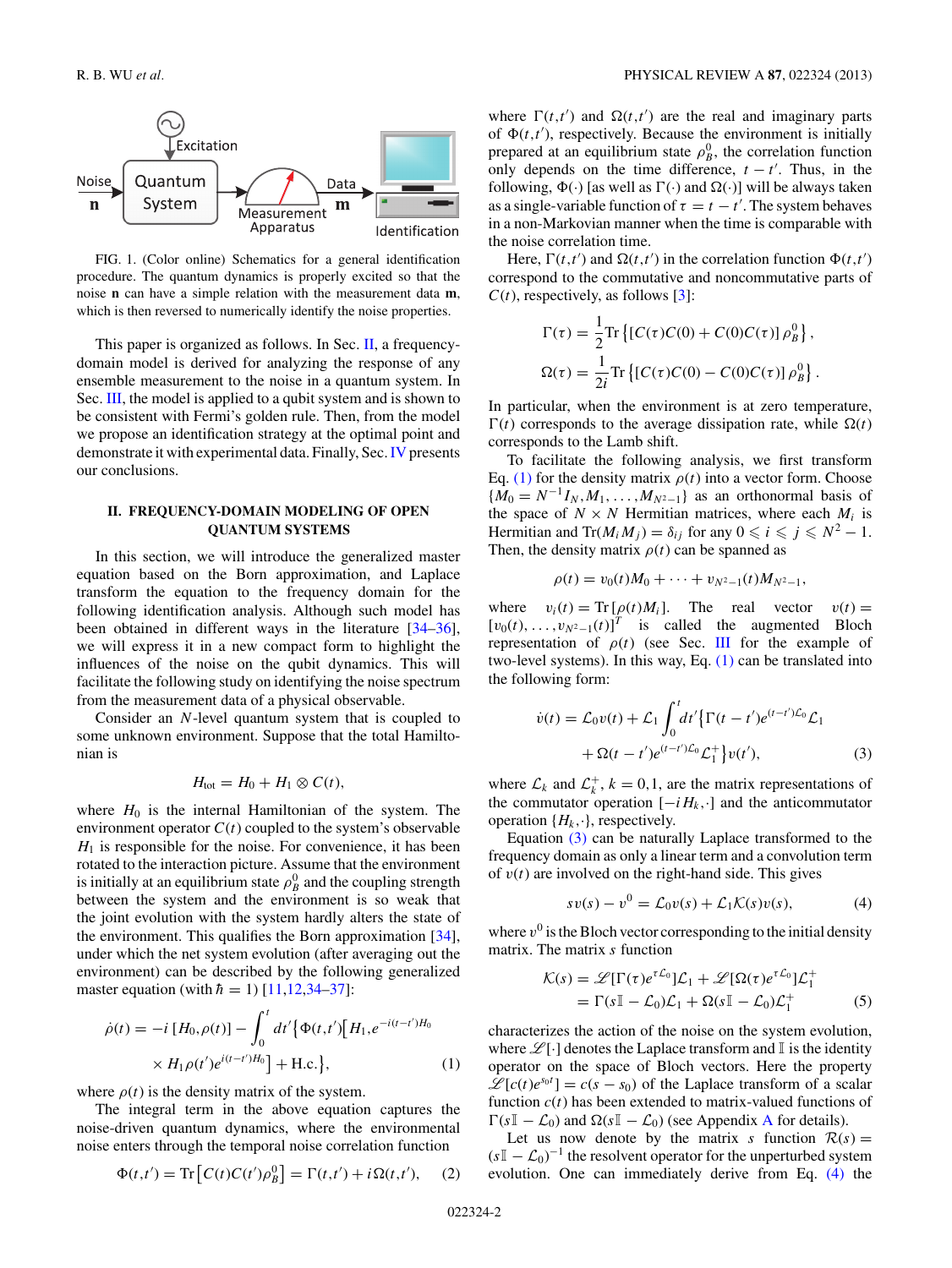$$
v(s) = [\mathcal{R}^{-1}(s) - \mathcal{L}_1 \mathcal{K}(s)]^{-1} v^0, \tag{6}
$$

<span id="page-2-0"></span>as well as that of the time derivative  $\gamma(t) = \dot{v}(t)$  (for calculating the transition rates) of the state vector:

$$
\gamma(s) = sv(s) - v^0
$$
  
=  $[\mathcal{L}_0 + \mathcal{L}_1 \mathcal{K}(s)][\mathcal{R}^{-1}(s) - \mathcal{L}_1 \mathcal{K}(s)]^{-1}v^0.$  (7)

The noise affects the system evolution through the operator  $K(s)$  as a perturbation to the coherent evolution  $R(s)$ . Moreover, the fact that  $\mathcal{K}(s)$  is a function of  $s\mathbb{I} - \mathcal{L}_0$  shows that the noise-driven dynamics is mainly determined by the properties of the noise near the system's frequencies.

With application to actual experiments, Eqs. (6) and (7) link the noise spectrum and the measurement data of some observable (or multiple observables [\[38\]](#page-7-0)) of the system, whose expectation value is always a linear function of  $v(t)$  or  $\gamma(t)$ . The expression of such functional dependence is generally very complicated. However, as will be seen in the next section, it can be simplified under proper selection of the parameters and the system's initial state, so that useful identification formulas can be derived.

# **III. NOISE IDENTIFICATION IN A SUPERCONDUCTING CHARGE QUBIT**

This section will apply the above model to the identification of the noise spectrum in an open quantum system. As a physical example, we study two-level systems implemented by a superconducting charge qubit [\[39–44\]](#page-7-0). The method developed here can be easily extended to other physical implementations.

As shown in Fig. 2, the superconducting charge qubit is encoded by the charge states  $|0\rangle$  and  $|1\rangle$  differing by one Cooper pair in the box [\[40,44–47\]](#page-7-0). The box is biased by the control gate voltage  $U$  via the capacitor  $C$ . Let  $E_J$  be the tunneling energy of the Josephson junction,  $E_C$  be the Column energy of the island, and  $E_{el} = E_C(1 - 2n_g)$  be the electrostatic energy that is linear in the dimensionless gate voltage  $n_g$  (proportional to  $U$  in Fig. 2). Then under the charge state basis  $\{|0\rangle, |1\rangle\}$ , the qubit's internal Hamiltonian reads

$$
H_{\text{tot}} = E_J \sigma_x + E_{\text{el}} \sigma_z + \sigma_z \otimes C(t),
$$



FIG. 2. Schematic diagram for the circuit of a superconducting charge qubit. The qubit is encoded by the number of Cooper pairs in the box inside the dashed rectangle (with Josephson energy  $E_J$ ) that is biased by the gate voltage *U* (proportional to a dimensionless number  $n_g$  of charges) through the capacitor (with capacitance *C*).

where the bath operator  $C(t)$  is responsible for the charge noise (assumed to be dominant in experiments). It is commonly recognized that the noise is mainly induced by fluctuating background charges in the substrate or on the surface [\[48–51\]](#page-7-0), but in the model it can consist of any sources as we are only concerned with the overall correlation properties. The average charge number, which corresponds to the expectation value of  $\sigma_z$  operator, is read out by measuring the quasiparticle tunneling onto and off the qubit island.

The density matrix under the Pauli matrix basis

$$
\rho(t) = v_0(t)\frac{I_2}{2} + v_1(t)\frac{\sigma_x}{2} + v_2(t)\frac{\sigma_y}{2} + v_3(t)\frac{\sigma_z}{2}
$$

is vectorized as a four-dimensional augmented Bloch vector  $v(t) = [v_0(t), v_1(t), v_2(t), v_3(t)]^T$  with  $v_0(t) \equiv 1$ . Moreover, let  $\Delta = \sqrt{E_J^2 + E_{\text{el}}^2}$  be the energy gap and  $\theta = \arctan(E_J/E_{\text{el}})$ be the bias angle. We can rewrite the total Hamiltonian as

$$
H_{\text{tot}} = \Delta \sigma_{\theta} + \sigma_{z} \otimes C(t), \qquad (8)
$$

where  $\sigma_{\theta} = \sigma_z \cos \theta + \sigma_x \sin \theta$ . Next, we assume that the noise is weak, which validates the Born approximation [\[12](#page-6-0)[,37\]](#page-7-0). The spectral relationship will be studied between the measurement result and the noise spectrum shown under different bias angles and initial states, from which noise identification strategies can be designed.

#### **A. Fermi's golden rule**

Fermi's golden rule has been broadly applied in spectroscopy techniques. In the application to superconducting charge qubit systems [\[42\]](#page-7-0), the qubit is initially prepared at the ground state (or the excited state) under some bias voltage, which can be expressed as

$$
|+\rangle=\cos\frac{\theta}{2}|0\rangle+\sin\frac{\theta}{2}|1\rangle, \quad |-\rangle=-\sin\frac{\theta}{2}|0\rangle+\cos\frac{\theta}{2}|1\rangle.
$$

The probability for the qubit to stay in the ground state (or the excited state) is measured at sampled time instances, from which the excitation (or decay) rate  $\gamma_{\uparrow}(t)$  [or  $\gamma_{\downarrow}(t)$ ] is measured by interpolating the time-variant curves.

To model this process, it is convenient to express the total Hamiltonian (8) in the eigenbasis  $\{|+\rangle, |-\rangle\}$ , which becomes

$$
H_{\text{tot}} = \Delta \sigma_z + \sigma_\theta \otimes C(t). \tag{9}
$$

Both  $\gamma_1(s)$  and  $\gamma_1(s)$  can be calculated from the *z* component

$$
\gamma_3(s) = \frac{1}{2} \left[ s v_3(s) - v_3^0 \right]
$$

of  $\gamma(s)$ , where  $v_3^0 = 1$  for  $\gamma_{\uparrow}(s)$  and  $v_3^0 = -1$  for  $\gamma_{\downarrow}(s)$ , respectively. Their expressions under any bias angle are given by  $(B2)$  in Appendix [B.](#page-5-0) Because the noise operator  $C(t)$ is weak under the Born approximation, it is reasonable to approximate Eq. [\(B2\)](#page-6-0) by keeping only the lowest-order terms of  $\Gamma(s)$  and  $\Omega(s)$ . This gives

$$
\gamma_{\uparrow}(s) \approx \frac{\sin^2 \theta}{s} \left[ \Gamma_{+}(s) + \Omega_{-}(s) \right],\tag{10}
$$

$$
\gamma_{\downarrow}(s) \approx \frac{\sin^2 \theta}{s} \left[ \Gamma_{+}(s) - \Omega_{-}(s) \right], \tag{11}
$$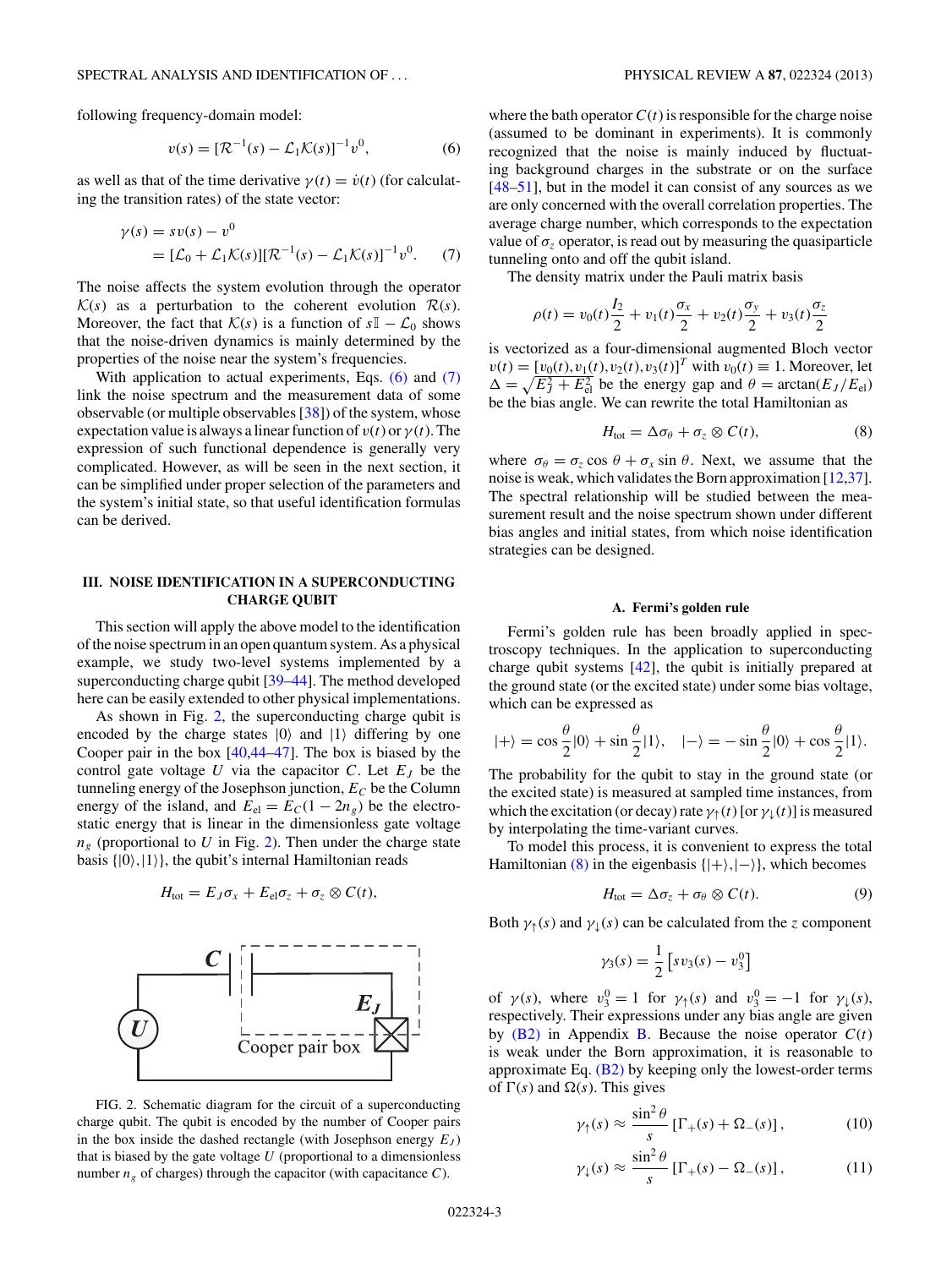<span id="page-3-0"></span>where  $\Gamma_+(s) = \mathcal{L}[\Gamma(t) \cos \Delta t]$  and  $\Omega_-(s) =$  $\mathscr{L}[\Omega(t)]$  sin  $\Delta t$ ] are the Laplace transforms of the modulated noise correlation functions with a carrier wave whose frequency is  $\Delta$ . Such approximation holds when the noise correlation time is much shorter than the decay time of the excited state. One can immediately see that the transition rates from  $|+\rangle$  and  $|-\rangle$  are differentiated by the noise term  $\Omega_{-}(s)$ . When the time is sufficiently long (far greater than the noise correlation), the transition rate from  $|-\rangle$  to  $|+\rangle$  approaches a stationary value, which can be calculated by taking the limit  $t \to \infty$  in Eqs. [\(10\)](#page-2-0) and [\(11\).](#page-2-0) In the the frequency domain, these become

$$
\bar{\gamma}_{\uparrow} = \lim_{s \to 0} s \gamma_{\uparrow}(s) \approx \sin^2 \theta \left[ \Gamma_+(0) + \Omega_-(0) \right] = \Phi_{\text{FT}}(-\Delta) \sin^2 \theta,
$$
\n(12)

$$
\bar{\gamma}_{\downarrow} = \lim_{s \to 0} s \gamma_{\downarrow}(s) \approx \sin^2 \theta \left[ \Gamma_{+}(0) - \Omega_{-}(0) \right] = \Phi_{\text{FT}}(\Delta) \sin^2 \theta,
$$
\n(13)

where  $\Phi_{FT}(\Delta)$  is the Fourier transform of the correlation function  $\Phi(t)$ .<sup>1</sup> This exactly recovers the formulas adopted in [\[26,42\]](#page-7-0) according to Fermi's golden rule, which holds when the measurement time *t* is much smaller than the inverse of the stationary decay rate, and far greater than the autocorrelation time of the noise.

Fermi's golden rule shows that the spectral density of a noise at some frequency  $\Delta$  is proportional to the transition rate of a resonating two-level system. Thus, a transition-frequency tunable qubit can be used as a spectrum analyzer. In the charge qubit system, the transition frequency  $\Delta = E_J \sin^{-1} \theta$ is tuned by the bias angle  $\theta$ . The identification scheme based on Fermi's golden rule is operationally convenient, but the precision may be limited due to the use of perturbation and asymptotic approximations, which equivalently requires that the system behaves approximately Markovian at the time of measurement (i.e., the environment has no memory effects on the system's evolution).

### **B. Noise identification at the optimal point**

The identification formula based on Fermi's golden rule is obtained by measuring the decay rate under various bias angles  $\theta$ . Actually, it is possible to find better identification schemes from the full measurement data under a fixed bias angle. For example, the identification formula  $(B2)$  can be greatly simplified at  $\theta = \pi/2$  (i.e., the so-called optimal point in superconducting qubit systems) as below

$$
\gamma_{\uparrow}(s) = \frac{\Gamma_{+}(s) + \Omega_{-}(s)}{\Gamma_{+}(s) + s}, \quad \gamma_{\downarrow}(s) = \frac{\Gamma_{+}(s) - \Omega_{-}(s)}{\Gamma_{+}(s) + s}.
$$
 (14)

The transition rates differ only by  $\Omega$ <sub>-</sub>(*s*) in the numerators, which has its physical origin from the nonuniform thermal distribution of populations on the qubit levels. Equation  $(14)$  can be easily reversed to obtain an identification formula:

$$
\Gamma_{+}(s) = \frac{s[\gamma_{\uparrow}(s) + \gamma_{\downarrow}(s)]}{2 - [\gamma_{\uparrow}(s) + \gamma_{\downarrow}(s)]},
$$
\n(15)

$$
\Omega_{-}(s) = \frac{s[\gamma_{\uparrow}(s) - \gamma_{\downarrow}(s)]}{2 - [\gamma_{\uparrow}(s) - \gamma_{\downarrow}(s)]},
$$
(16)

for  $\Gamma_{+}(s)$  and  $\Omega_{-}(s)$ , respectively, corresponding to the modulated signals  $\Gamma(t)$  cos  $\Delta t$  and  $\Omega(t)$  sin  $\Delta t$ , respectively. Because no asymptotic approximation is taken here, the identification is expected to be more precise and more economic because only measurement data at the optimal point are required.

The above formula can be used to identify the modulated signals  $\Gamma(t)$  cos  $\Delta t$  [or  $\Omega(t)$  sin  $\Delta t$ ]. However, from them one cannot obtain the full correlation function because the values of  $\Gamma(t)$  [or  $\Omega(t)$ ] at the time instances  $t = (k + \frac{1}{2})\frac{\pi}{\Delta}$ (or  $t = \frac{k\pi}{\Delta}$ ), where *k* is an arbitrary non-negative integer, cannot be determined. Also, the presence of high-frequency measurement noise may cause large error in the calculation of  $\gamma_1(t)$  or  $\gamma_1(t)$ . Nevertheless, this idea can be extended to the following different experimental setup [\[40\]](#page-7-0), with which at least the spectrum of  $\Gamma(t)$  can be identified at the optimal point.

As shown in Fig.  $3(a)$ , the qubit is prepared at the zerocharge state  $|0\rangle$  and released for free evolution under some bias angle *θ*. The average charge number is then measured at sampled time instants [see Fig.  $3(b)$ ], from which coherent oscillations can be observed [\[40\]](#page-7-0). The presence of charge noise *C*(*t*) will damp the oscillation via.

Because the average charge number is measured, it is more convenient to use the original total Hamiltonian [\(9\)](#page-2-0) in the charge states basis  $\{|0\rangle, |1\rangle\}$ . Correspondingly, the average charge number  $O_{\theta}(t)$  is calculated from the *z* component of the Bloch vector:

$$
Q_{\theta}(t) = \frac{1}{2} [1 - v_3(t)] \to Q_{\theta}(s) = \frac{1}{2} \left[ \frac{1}{s} - v_3(s) \right].
$$
 (17)

In Appendix [C,](#page-6-0) the functional dependence of  $Q_{\theta}(t)$  on the noise spectrum is derived [see Eq.  $(C2)$ ]. At the optimal point  $\theta = \frac{\pi}{2}$  (corresponding to  $E_{el} = 0$ ), the formula becomes

$$
Q_{\pi/2}(s) = \frac{\Delta^2}{2s[s^2 + s\Gamma(s) + \Delta^2]},
$$
\n(18)

where only  $\Gamma(s)$  is present but  $\Omega(s)$  disappears. This can be used to separate the identification of  $\Gamma(t)$  and  $\Omega(t)$ . By reversing Eq. (18) at  $s = i\omega$ , we obtain an identification formula for  $\Gamma(t)$ :

$$
\Gamma(i\omega) = -\frac{\Delta^2}{2\omega^2 Q_{\pi/2}(i\omega)} - i\left(\omega - \frac{\omega_0^2}{\omega}\right),\qquad(19)
$$

where  $\omega_0 = E_J/\hbar$ ; and  $Q_{\pi/2}(i\omega)$  is obtained by Laplace transforming the measured coherent oscillation curve in the time domain. From (19), the Fourier transform of the noise spectrum, which is more often used in practice, can be obtained as

$$
\Gamma_{\text{FT}}(\omega) = 2 \operatorname{Re} \Gamma(i\omega) = -\omega_0^2 \operatorname{Re} \left[ \frac{1}{\omega^2 Q_{\pi/2}(i\omega)} \right],\qquad(20)
$$

<sup>&</sup>lt;sup>1</sup>Note that the Fourier transform is a two-sided integral over  $\mathbb{R}$ , while the Laplace transform is one sided. It is not difficult to prove that  $\Phi_{\text{FT}}(\pm\Delta) = \Gamma_+(0) \mp \Omega_-(0)$ , i.e., the two-sided Fourier transformed function  $\Phi_{FT}(\pm\Delta)$  is decomposed into two one-sided integrals.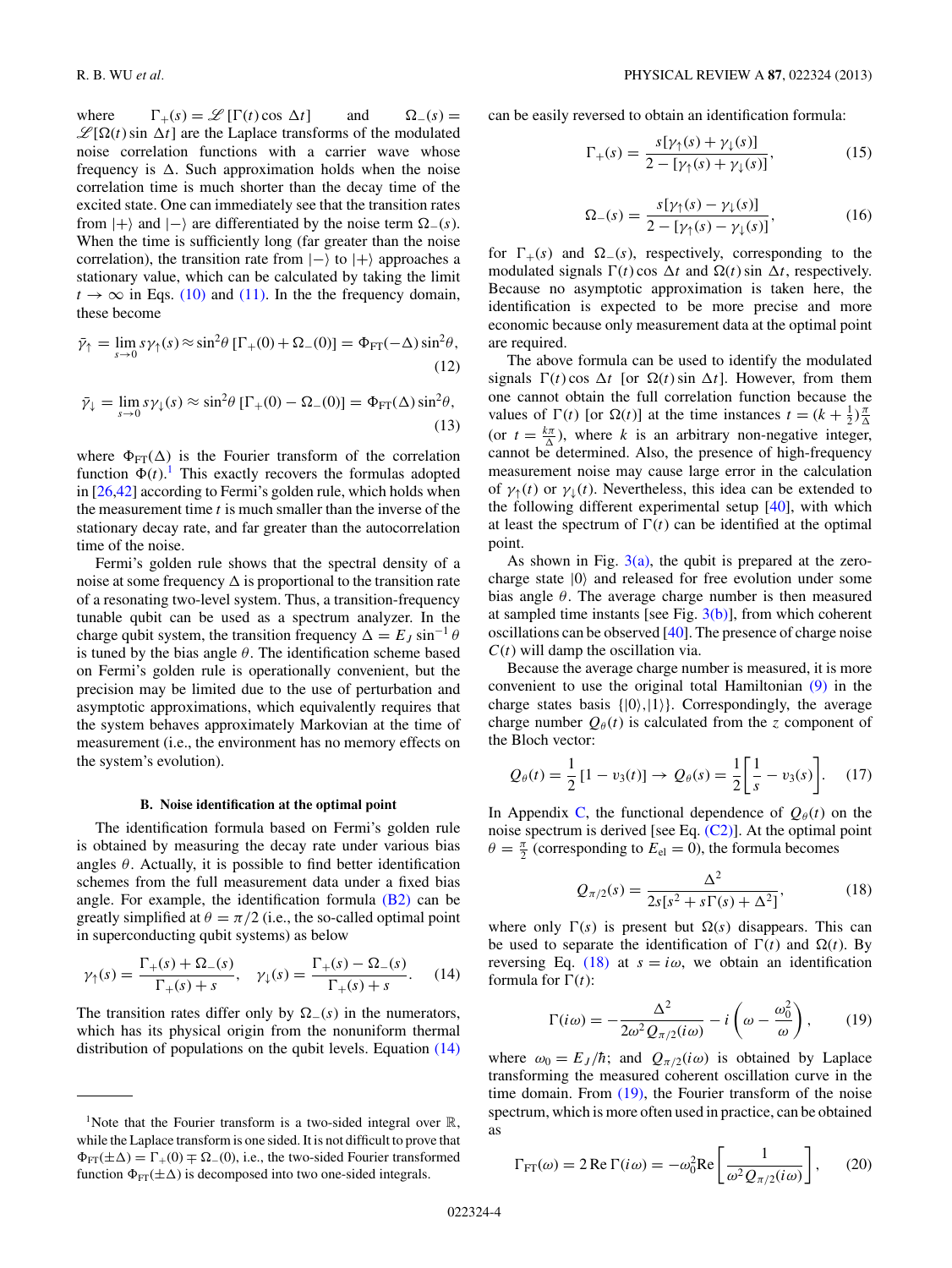<span id="page-4-0"></span>

FIG. 3. (Color online) Schematic diagram for identifying the noise  $\Gamma(t)$ . (a) The energy gap versus the bias angle, where both quantities are defined below Eq.  $(9)$ . The charge qubit is initially prepared in the zero-charge state, corresponding to the ground state far from the optimal point. Then, a gate pulse is applied to induce coherent oscillations at some bias angle  $\theta$  (e.g., the optimal point  $\theta = \frac{\pi}{2}$ ), which is determined by the height of the pulse. The pulse persists for a time *t*, after which the average charge number is measured from the quasiparticle (QP) current. (b) The coherent oscillation curve (with data collected from NEC and RIKEN) of the average charge number  $Q_{\pi/2}(t)$  versus the time *t*, which is measured at the optimal point  $\theta = \pi/2$ .

where the symmetry property  $\Gamma(-t) = \Gamma(t)$  of the noise  $\Gamma(t)$ was utilized [see  $(A1)$  in Appendix [A\]](#page-5-0).

Since there is an  $\omega^2$  term in the denominator of Eq. [\(20\),](#page-3-0) which may cause significant numerical error in the lowfrequency regime, we can express the noise spectrum as a function of the ac component  $Q_{\pi/2}^{ac}(t) = Q_{\pi/2}(t) - 0.5$  of the measurement data  $Q_{\pi/2}(t)$ , which leads to the following identification formula:

$$
\Gamma_{\text{FT}}(\omega) = -\omega_0^2 \text{Re}\left[\frac{2Q_{\pi/2}^{\text{ac}}(i\omega)}{0.5 + i\omega Q_{\pi/2}^{\text{ac}}(i\omega)}\right]
$$
(21)

from Eq. [\(18\).](#page-3-0)

The above formulas suggest that an identification scheme can be devised as shown in Fig. 4. For illustration, formula [\(19\)](#page-3-0) is used to identify the noise  $\Gamma(t)$  from the experimental data [\[52\]](#page-7-0) collected in NEC and RIKEN [see Fig. 3(b)] for testing coherent oscillations at the optimal point. The experimental setup is the same as that in Ref. [\[39\]](#page-7-0). The average charge number was measured at a temperature of 20 mK with a time delay sweeping over a time period of  $T = 1288$  ps with



FIG. 4. Schematic diagram for noise identification in a superconducting charge qubit. The average charge number  $Q(t)$  is measured and transformed into the frequency domain, and then used to calculate the noise spectrum via identification formulas  $(20)$  or  $(21)$  at the optimal point.

sampling time  $\delta t = 4$  ps. From the Laplace transform (at  $s = i\omega$ ) of the oscillation curve, the characteristic frequency is read as  $\Delta \approx 13.5$  GHz from the peak in Fig. 5(a). Then the spectrum of  $\Gamma(t)$  was calculated by Eq. (21) as shown in Fig. 5(b).

This example illustrates how the identification strategy works with a simple experiment design without using additional control pulses or devices. The identification only uses the measurement data at the optimal point, but the



FIG. 5. (Color online) (a) The absolute value of the Laplace transform of  $Q_{\pi/2}^{\text{ac}}(t) = Q_{\pi/2}(t) - 0.5$ , where  $Q_{\pi/2}(t)$  is the average charge number at the optimal point. (b) The identified noise spectrum  $\Gamma_{\text{FT}}(\omega)$  at the optimal point.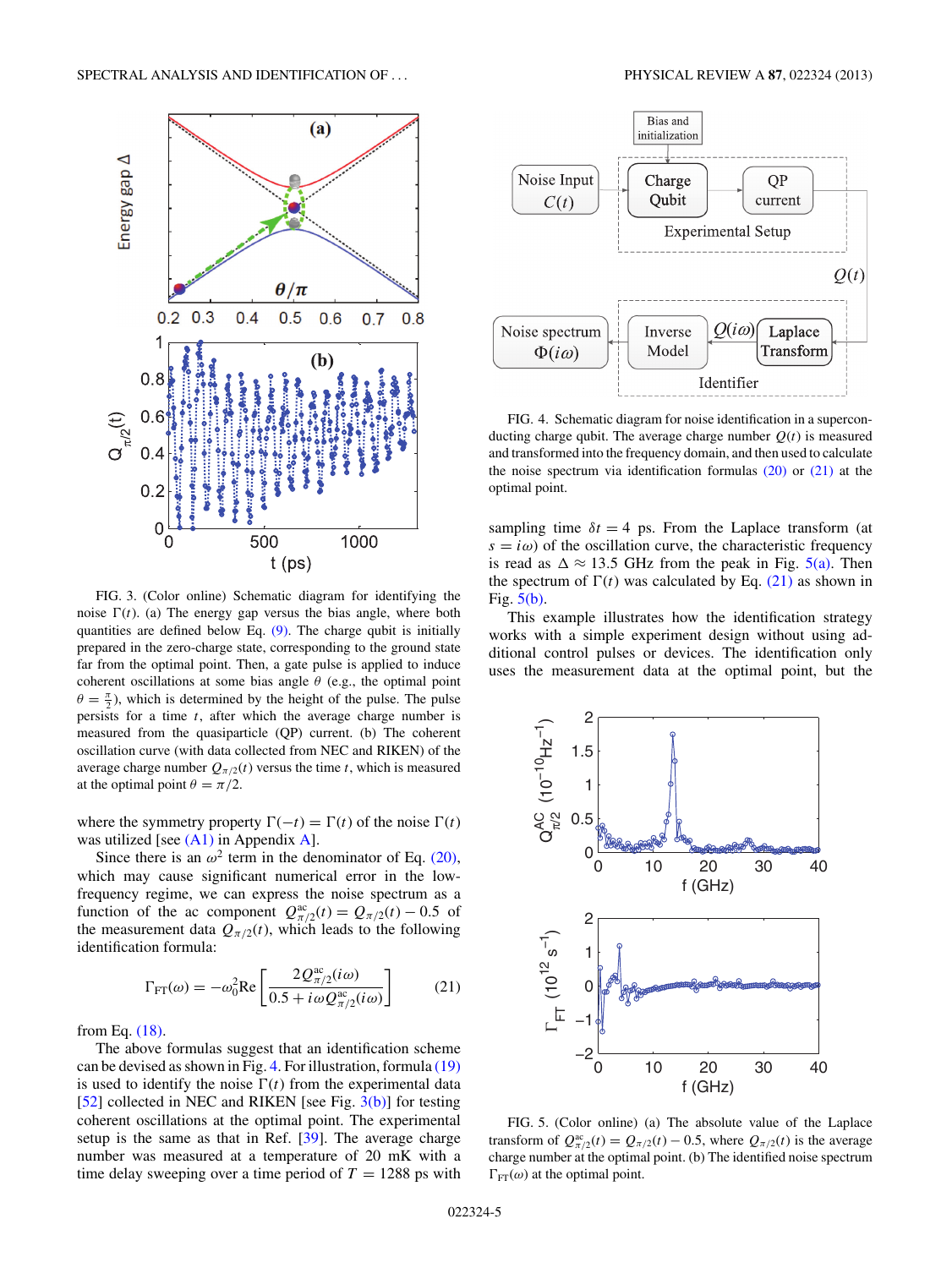<span id="page-5-0"></span>samples should cover a sufficiently broad time interval. The identification error could come from many possible factors, including the measurement noise (not the noise coupled to the qubit) from the readout device. Moreover, the data collected from the experiment has a finite number of data points and finite sampling time period, which restricts the precision and frequency regime of the identification results. To improve the identification over a wider range, the data should be more densely sampled over a sufficiently long time period until the oscillation decays to approximately zero.

Moreover, the linewidth of the coherent oscillation spectrum shown in Fig.  $5(a)$  is comparable to the width of the nonzero part  $\Gamma_{\text{FT}}(\omega)$  in Fig. [5\(b\)](#page-4-0) near zero frequency, which seems to imply that the noise correlation time is comparable to the decay time. This could be due to the strong noise coupling (where the Born approximation, as well as the above derived identification formulas, may not be valid), but it could also be from measurement errors (including the measurement noise and the finite number of data points). These factors should be further analyzed.

#### **IV. CONCLUSION**

We have presented a noise-identification approach that can improve the precision based on a frequency-domain model for the system's non-Markovian dynamics with a lesser amount of measurement data. With applications to qubit systems, Fermi's golden rule can be naturally derived under proper approximations from this model. The advantage of this model is that a simple identification strategy can be obtained without the aid of additional control pulses or devices. The obtained identification formula at the optimal point is illustrated with applications to superconducting qubits, which requires only measurements at the optimal point.

It was also seen that the quality of the identification is limited due to the finite data points and possibly severe measurement noises in the experiment. Moreover, the efficient identification of the noise term  $\Omega(t)$ , which is non-negligible under ultralow temperatures, is to be studied. In principle, the full expression  $(C2)$  derived in this paper can be used to extract the noise spectrum of  $\Omega(t)$  with data obtained under biased configurations. However, sophisticated numerical algorithms are to be designed due to the complexity of the formulas. It is also possible to design other measurement schemes with which the identification formulation can be simplified.

In principle, the idea of identifying the noise spectrum proposed in this paper can be applied to any quantum systems as long as the Born approximation is valid. This is owing to the universal frequency-domain expression of the noise-driven dynamics. For example, the strategy can be extended to multiqubit systems and harmonic oscillators. In particular, we have started to investigate the noise identification for nanomechanical resonators based on the experimental data obtained in the RIKEN-NEC laboratories. These issues will be explored in the future.

# **ACKNOWLEDGMENTS**

R.B.W., T.F.L., J.Z., and Y.X.L. are supported by the Tsinghua National Laboratory for Information Science and Technology (TNList) Cross-Discipline Foundation and NSFC under Grants No. 60904034, No. 61106121, No. 61174084, No. 61134008, No. 10975080, No. 61025022, and No. 60836001. Yu.A.P. acknowledges partial support by the Royal Society and Wolfson Foundation. F.N. is partially supported by the ARO, JSPS-RFBR Contract No. 12-02-92100, Grant-in-Aid for Scientific Research (S), MEXT Kakenhi on Quantum Cybernetics, and the JSPS via its FIRST program.

# **APPENDIX A: PROPERTIES OF THE NOISE CORRELATION FUNCTION**

According to definition [\(2\)](#page-1-0) of the noise correlation function, it is easy to examine the following symmetry properties:

$$
\Gamma(-\tau) = \Gamma(\tau), \quad \Omega(-\tau) = -\Omega(\tau), \quad \Phi(-\tau) = \Phi^*(\tau).
$$
\n(A1)

Owing to these symmetry properties, the Fourier transform of the symmetric function  $\Gamma(\tau)$  is a purely real-number valued function, while the Fourier transform of the antisymmetric function  $Ω(τ)$  is purely imaginary.

In this paper, both the Laplace and Fourier transforms are involved to describe the noise spectrum. The major difference between them is that the Fourier transform is a two-sided integral in the time domain from  $\tau = -\infty$  to  $\tau = \infty$ , while the Laplace transform is one sided (i.e., from  $\tau = 0^-$  to  $\tau = \infty$ ). Because  $\Phi(\tau)$  is evaluated for both negative and positive times, the noise spectrum is generally defined as the Fourier transform of the correlation function  $\Phi(\tau)$  [\[3](#page-6-0)[,25\]](#page-7-0). However, in the frequency-domain model [\(7\)](#page-2-0) derived from the generalized master equation  $(1)$ , the Laplace transform has to be adopted because only the positive time-correlation function is involved. Another reason for using the Laplace transform is that the system is always prepared at some initial state in any realistic measurement, regarding to which the Fourier transform is physically not applicable. Nevertheless, owing to the symmetry properties, it is sufficient to use the positive-time branch, from which we can recover full noise correlation function.

Therefore, the Laplace transform will be adopted corresponding to the positive time-correlation function. To avoid confusion, the Fourier transform of a time-variant function, say  $\Phi(t)$ , will be denoted by  $\Phi_{FT}(\omega)$  with a subscript.  $\Phi_{\text{FT}}(\omega)$  is generally different from the Laplace transform  $\Phi(i\omega)$  evaluated at  $s = i\omega$ , but the symmetry property of the correlation functions guarantees the following relations:

$$
\Gamma_{\text{FT}}(\omega) = 2 \operatorname{Re} \Gamma(i\omega), \quad \Omega_{\text{FT}}(\omega) = 2 \operatorname{Im} \Omega(i\omega), \quad (A2)
$$

which will be used to extract the temporal correlation function from the noise spectrum obtained via the inverse Fourier transform.

## **APPENDIX B: FREQUENCY DOMAIN DERIVATIONS IN SEC. [III A](#page-2-0)**

First, suppose that the eigenvalues of  $\mathcal{L}_0$  are  $x_1, \ldots, x_n$ , and that  $\mathcal{L}_0$  is diagonalized by *P*, then the matrix *s* function  $\Gamma(sI - \mathcal{L}_0)$  can be calculated as follows:

$$
\Gamma(s\mathbb{I}-\mathcal{L}_0)=P^{-1}\mathrm{diag}\{\Gamma(s-x_1),\ldots,\Gamma(s-x_n)\}P,
$$

and in a similar way  $\Omega(s\mathbb{I} - \mathcal{L}_0)$  can be evaluated.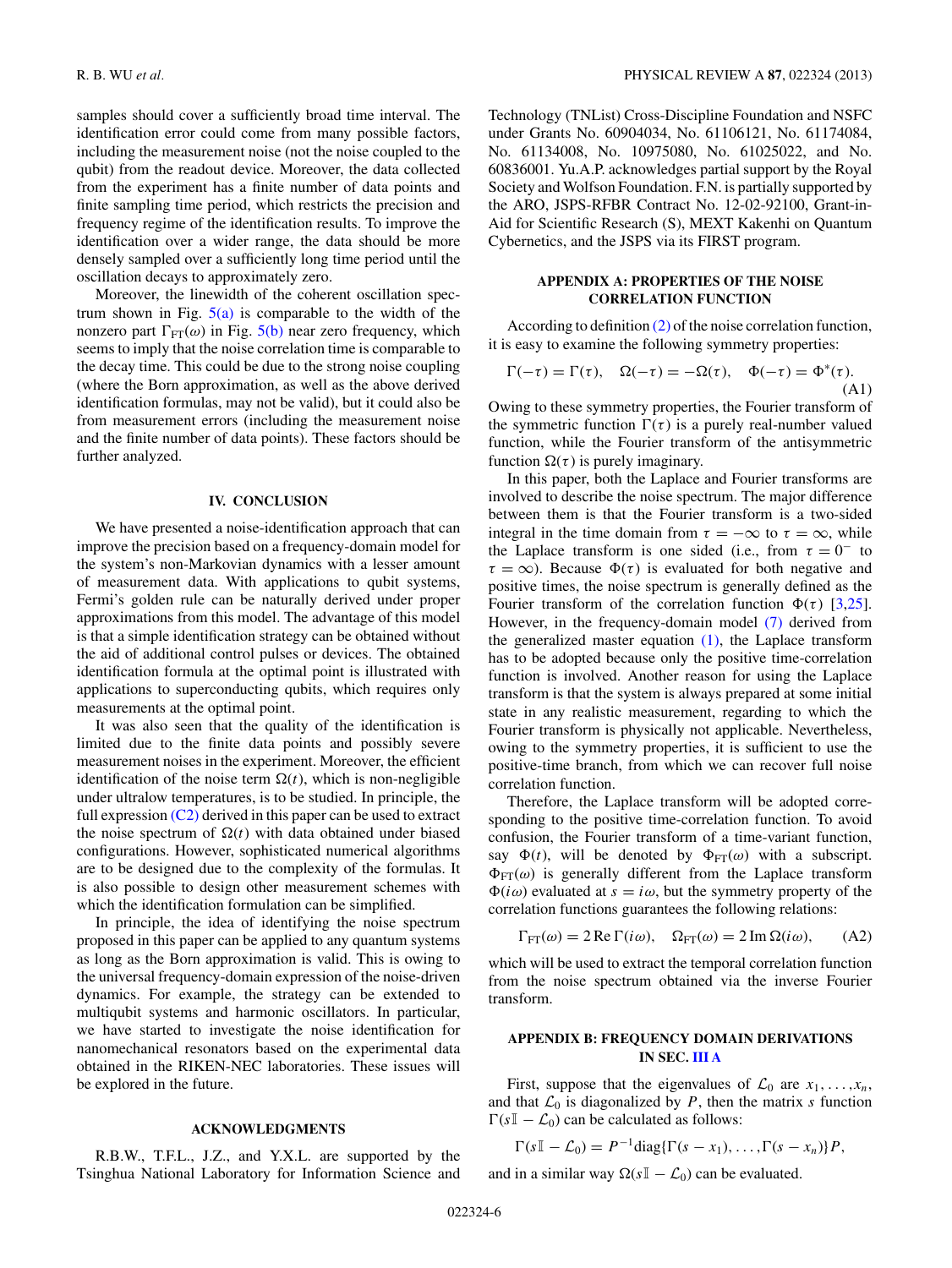<span id="page-6-0"></span>With respect to the Hamiltonian  $(9)$ , the system is initially prepared at the excited state corresponding to the Bloch vector  $v^0 = [1,0,0, -1]^T$ . Correspondingly, the matrix representation  $\mathcal{L}_0$  of  $\Delta \sigma_z$  is diagonalized as

$$
\mathcal{L}_0 = P^{-1} \text{diag}\{0, 0, i\Delta, -i\Delta\} P,
$$

where

$$
P = \begin{pmatrix} 1 & 0 & 0 & 0 \\ 0 & 1 & 1 & 0 \\ 0 & -i & i & 0 \\ 0 & 0 & 0 & 1 \end{pmatrix},
$$
 (B1)

and hence

$$
\Gamma(sI-\mathcal{L}_0)=P^{-1}\text{diag}\{\Gamma(s),\Gamma(s),\Gamma(s-i\Delta),\Gamma(s+i\Delta)\}P.
$$

When the qubit is released from the excited state, from Eq. [\(6\),](#page-2-0) the corresponding transition rate under the bias angle *θ* can be expressed as

$$
\gamma_{\downarrow}(s) = \sin^2 \theta \frac{N_0(s) \cot^2 \theta + N_1(s)}{D_0(s) \cot^2 \theta + D_1(s)},
$$
(B2)

where, by dropping the argument "*s*" for simplicity, we have

$$
N_0(s) = (s^2 + \Delta^2)\Gamma_+ + s(\Gamma_+^2 + \Gamma_-^2)
$$
  
\n
$$
\times (\Omega - \Omega_+)(\Delta\Gamma_+ - s\Gamma_-) - \Omega_-(s^2 + s\Gamma_+ + \Delta^2),
$$
  
\n
$$
N_1(s) = (s^2 + s\Gamma + \Delta^2)(\Gamma_+ - \Omega_-),
$$
  
\n
$$
D_0(s) = s[(s + \Gamma_+)^2 + (\Gamma_- + \Delta)^2],
$$
  
\n
$$
D_1(s) = (s + \Gamma_+)(s^2 + s\Gamma + \Delta^2).
$$

Here, we use the following notations:

$$
\Gamma_{+}(s) = \frac{\Gamma(s + i\Delta) + \Gamma(s - i\Delta)}{2} = \mathscr{L}\left[\xi(t)\cos \Delta t\right], \quad (B3)
$$

$$
\Gamma_{-}(s) = \frac{\Gamma(s + i\Delta) - \Gamma(s - i\Delta)}{2i} = \mathscr{L}[\gamma(t)\sin \Delta t], \quad (B4)
$$

and in the same way are  $\Omega_{+}(s)$  defined. These represent signals modulated by sinusoidal waves with the carrier frequency

 $\Delta$ . Such noise spectral functions shifted by the oscillation frequency  $\pm \Delta$  exhibit the interplay between the qubit and its environments.

When the qubit is prepared in the ground state, the expression of  $\gamma_1(s)$  is similar to Eq. (B2) except that the signs of all terms of  $\Omega(s)$  and  $\Omega_{\pm}(s)$  are flipped. This shows that the presence of  $\Omega(t)$  in the noise correlation function causes the difference between the static average charge number and the corresponding transition rates.

### **APPENDIX C: FREQUENCY DOMAIN DERIVATIONS IN SEC. [III B](#page-3-0)**

The extended Bloch vector corresponding to the initial zerocharge state is  $v^0 = [1, 0, 0, 1]^T$ . We first diagonalize  $\mathcal{L}_0 = \Delta \sigma_\theta$ as

$$
\mathcal{L}_0 = P_\theta^{-1} \text{diag}\{0, 0, i\Delta, -i\Delta\} P_\theta,
$$

where

$$
P_{\theta} = \begin{pmatrix} 1 & 0 & 0 & 0 \\ 0 & \tan \theta & -\cot \theta & -\cot \theta \\ 0 & 0 & i \csc \theta & -i \csc \theta \\ 0 & 1 & 1 & 1 \end{pmatrix}.
$$
 (C1)

Consequently, we have

$$
\Gamma(sI - \mathcal{L}_0) = P_\theta^{-1} \text{diag}\{\Gamma(s), \Gamma(s), \Gamma(s - i\Delta), \Gamma(s + i\Delta)\} P_\theta,
$$

and from Eq. [\(6\),](#page-2-0) the average charge  $Q_{\theta}(t)$  for the bias angle *θ* can be expressed as

$$
Q_{\theta}(s) = \frac{\Delta}{2s} \frac{N_0(s) \cos \theta + N_1(s)}{D_0(s) \cot^2 \theta + D_1(s)},
$$
 (C2)

where

$$
N_0(s) = (s + \Gamma_+) [\Omega_+ - \Omega(s)] + (\Delta + \Gamma_-) \Omega_-,
$$
  
\n
$$
N_1(s) = \Delta(s + \Gamma_+),
$$
  
\n
$$
D_0(s) = s[(s + \Gamma_+)^2 + (\Delta + \Gamma_-)^2],
$$
  
\n
$$
D_1(s) = (s + \Gamma_+)(s^2 + s\Gamma + \Delta^2).
$$

- [1] J. Q. You and F. Nori, Phys. Today **58**[\(11\), 42 \(2005\).](http://dx.doi.org/10.1063/1.2155757)
- [2] I. Buluta and F. Nori, Science **326**[, 108 \(2009\).](http://dx.doi.org/10.1126/science.1177838)
- [3] A. A. Clerk, M. H. Devoret, S. M. Girvin, F. Marquardt, and R. J. Schoelkopf, [Rev. Mod. Phys.](http://dx.doi.org/10.1103/RevModPhys.82.1155) **82**, 1155 (2010).
- [4] I. Buluta, S. Ashhab, and F. Nori, [Rep. Prog. Phys.](http://dx.doi.org/10.1088/0034-4885/74/10/104401) **74**, 104401 [\(2011\).](http://dx.doi.org/10.1088/0034-4885/74/10/104401)
- [5] Y. Makhlin, G. Schön, and A. Shnirman, [Rev. Mod. Phys.](http://dx.doi.org/10.1103/RevModPhys.73.357) **73**, [357 \(2001\).](http://dx.doi.org/10.1103/RevModPhys.73.357)
- [6] L. Viola and S. Lloyd, Phys. Rev. A **58**[, 2733 \(1998\).](http://dx.doi.org/10.1103/PhysRevA.58.2733)
- [7] G. S. Uhrig, Phys. Rev. Lett. **98**[, 100504 \(2007\).](http://dx.doi.org/10.1103/PhysRevLett.98.100504)
- [8] J. Du, X. Rong, N. Zhao, Y. Wang, J. Yang, and R. B. Liu, [Nature](http://dx.doi.org/10.1038/nature08470) (London) **461**[, 1265 \(2009\).](http://dx.doi.org/10.1038/nature08470)
- [9] K. Khodjasteh, D. A. Lidar, and L. Viola, [Phys. Rev. Lett.](http://dx.doi.org/10.1103/PhysRevLett.104.090501) **104**, [090501 \(2010\).](http://dx.doi.org/10.1103/PhysRevLett.104.090501)
- [10] A. G. Kofman and G. Kurizki, [Phys. Rev. Lett.](http://dx.doi.org/10.1103/PhysRevLett.87.270405) **87**, 270405 [\(2001\).](http://dx.doi.org/10.1103/PhysRevLett.87.270405)
- [11] G. Gordon, N. Erez, and G. Kurizki, J. Phys. B **40**[, S75 \(2007\).](http://dx.doi.org/10.1088/0953-4075/40/9/S04)
- [12] A. G. Kofman and G. Kurizki, [Phys. Rev. Lett.](http://dx.doi.org/10.1103/PhysRevLett.93.130406) **93**, 130406 [\(2004\).](http://dx.doi.org/10.1103/PhysRevLett.93.130406)
- [13] G. Gordon, J. Phys. B **42**[, 223001 \(2009\).](http://dx.doi.org/10.1088/0953-4075/42/22/223001)
- [14] S. Bonnabel, M. Mirrahimi, and P. Rouchon, [Automatica](http://dx.doi.org/10.1016/j.automatica.2008.12.007) **45**, [1144 \(2009\).](http://dx.doi.org/10.1016/j.automatica.2008.12.007)
- [15] R. Rey-de-Castro and H. Rabitz, [Phys. Rev. A](http://dx.doi.org/10.1103/PhysRevA.81.063422) **81**, 063422 [\(2010\).](http://dx.doi.org/10.1103/PhysRevA.81.063422)
- [16] J. M. Geremia and H. Rabitz, [Phys. Rev. Lett.](http://dx.doi.org/10.1103/PhysRevLett.89.263902) **89**, 263902 [\(2002\).](http://dx.doi.org/10.1103/PhysRevLett.89.263902)
- [17] I. L. Chuang and M. A. Nielsen, [J. Mod. Opt.](http://dx.doi.org/10.1080/09500349708231894) **44**, 2455 [\(1997\).](http://dx.doi.org/10.1080/09500349708231894)
- [18] Y. X. Liu, L. F. Wei, and F. Nori, Phys. Rev. B **72**[, 014547 \(2005\).](http://dx.doi.org/10.1103/PhysRevB.72.014547)
- [19] A. M. Childs, I. L. Chuang, and D. W. Leung, [Phys. Rev. A](http://dx.doi.org/10.1103/PhysRevA.64.012314) **64**, [012314 \(2001\).](http://dx.doi.org/10.1103/PhysRevA.64.012314)
- [20] M. Riebe, K. Kim, P. Schindler, T. Monz, P. O. Schmidt, T. K. Körber, W. Hänsel, H. Häffner, C. F. Roos, and R. Blatt, *[Phys.](http://dx.doi.org/10.1103/PhysRevLett.97.220407)* Rev. Lett. **97**[, 220407 \(2006\).](http://dx.doi.org/10.1103/PhysRevLett.97.220407)